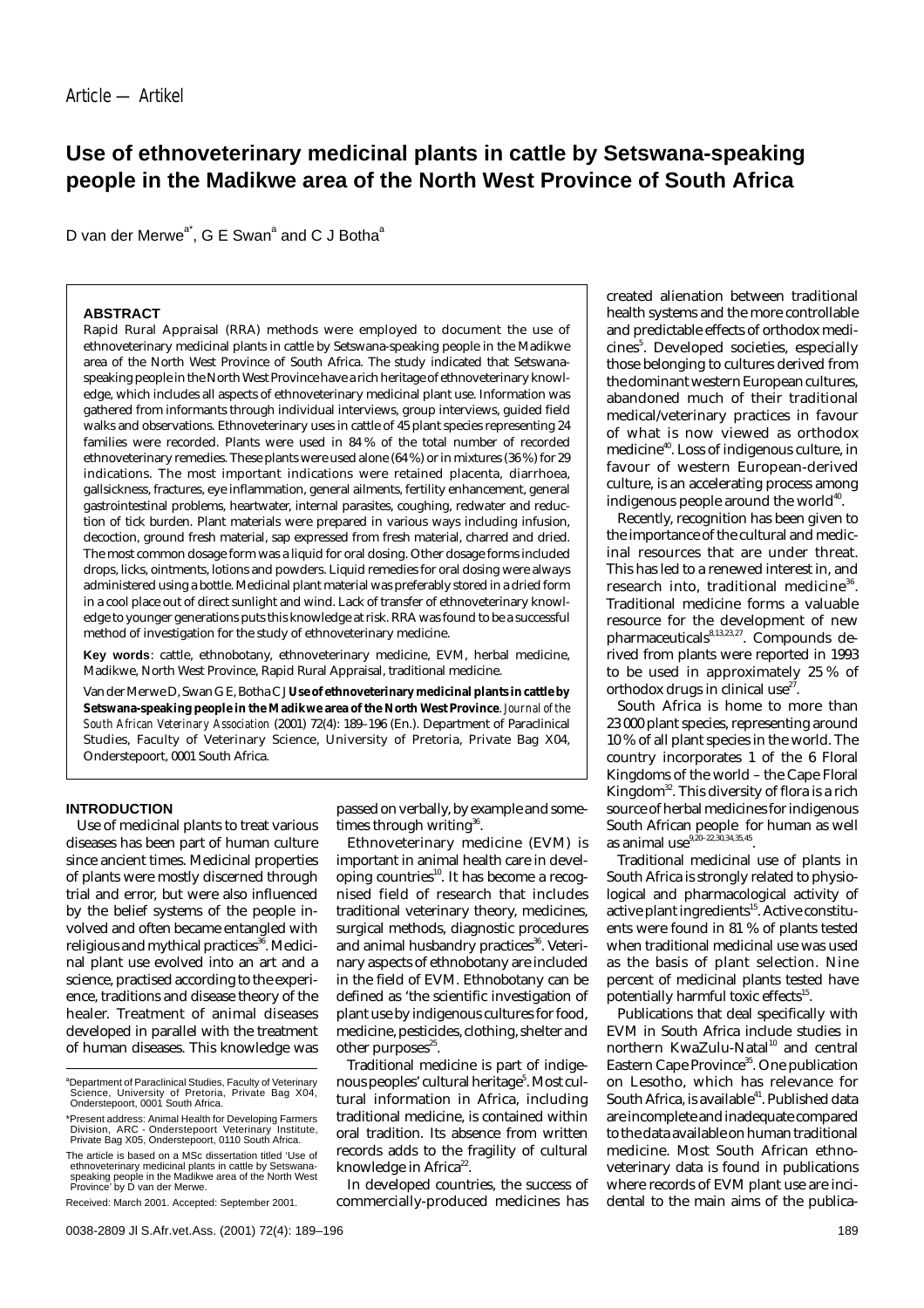tions. A comprehensive database of EVM in South Africa is needed to bring it into mainstream knowledge and expose it to research.

This study aimed to document plant species used in ethnoveterinary medicine, the indications for their application and the methods of collection, preparation and administration. A secondary aim was to assess the suitability of the Rapid Rural Appraisal approach to the investigation of EVM in southern Africa.

# **MATERIALS AND METHODS**

#### Study area

The Madikwe State Veterinary Area (Fig. 1) is situated in the northern part of the North West Province of South Africa.

# Survey procedure

The Rapid Rural Appraisal approach to data collection was used $^2$ . Ethnoveterinary information was collected using 3 techniques, namely interviews, observations and guided field walks. Permission to conduct research in the study area was obtained from traditional leaders (*kgosi*) at the start of the study. Field work was conducted during the summer months of 1998 and 1999. Winter months were unsuitable for data collection owing to the seasonal occurrence of some plants and the lack of reproductive organs and leaves needed for plant identification.

Setswana-speaking people in the study area who were involved in livestock production and/or had information on current or historical ethnoveterinary plant use were included in the study. Participants, henceforth referred to as informants, included farmers, extension officers, traditional healers and other knowledgeable individuals. Farmers were divided into commercial farmers and small-scale farmers. Commercial farmers were defined as farmers who earned their income primarily from farming and who owned more than 30 head of cattle. All-small scale farmers owned fewer than 30 head of cattle. The study aimed to record data on ethnoveterinary medicines used in cattle, but other ethnoveterinary information was recorded when encountered.

*Kgosi* were requested to suggest suitable interpreters. Respected persons with a good knowledge of the study area were sought. Interpreters suggested by the *kgosi* were used initially, but some were found unsuitable due to time constraints and/or lack of enthusiasm. Alternative interpreters, who were acceptable to the *kgosi,* were then used. When informants were able to communicate adequately in either English or Afrikaans, no interpreters were used.



Fig. 1: **Location of the Madikwe State Veterinary Area.**

Formally-arranged group meetings, such as farmers' days and community meetings at tribal offices, as well as informal group meetings with farmers at state-held brucellosis survey days and communal dip tanks, were attended. The research aims were explained at these meetings. Informants who were willing and able to contribute to the research were identified and arrangements for more detailed discussions were made. Two group interviews with selected informants were held, but individual interviews were generally more practical. Incidental interviews were conducted with farmers or herdsmen encountered while travelling through the study area.

To provide structure to interviews and to ensure that important aspects of animal health were not omitted, questions were asked around specific disease topics such as different organ systems, generalised conditions, diseases related to nutrition, plant poisoning and other forms of poisoning. The topics served as a guide and were adapted to accommodate the perceptions and knowledge of the informants interviewed. Informants were not only asked to name diseases, but also to describe the symptoms associated with those diseases and to correlate this with the indications for medicinal plant use. This was needed to more accurately determine the probable aetiological diagnosis of disease conditions described by persons without formal veterinary training.

The nature and perceived causes of diseases in animals, the role of plants in animal health, husbandry and production and the method and incidence of plant collection and use were also discussed. Notes on plant use included indications, plant parts used, collection and storage, preparation, administration and dosage, contra-indications, side-effects and toxicity, therapeutic success, rapidity and extent of recovery and monitoring of therapy

Observations were made on the collection, preparation, use and storage of

medicinal plant material, signs of impact on natural plant populations and artificial propagation of medicinal plants. Informants were asked to demonstrate certain aspects of ethnoveterinary plant use not adequately explained during interviews.

Plant samples were collected and photographs taken during field walks with informants. Plant names were verified during field walks. Informants were also asked to point out medicinal plants from dried plant samples and photographs.

Plant samples were identified with the help of the Department of Botany, University of Pretoria. Plant specimens were pressed, dried and stored in a herbarium cabinet at the Department of Pharmacology and Toxicology, Faculty of Veterinary Science, University of Pretoria at Onderstepoort. Specimens were protected from insects by applying insecticides and placing them into plastic covers.

# **RESULTS**

#### **Informants**

Information was recorded through 28 detailed interviews with individuals, 2 group interviews, field walks and observations. Informants were from 14 localities distributed throughout the study area. They represented 11 occupations of which small-scale farmers, commercial farmers and traditional healers were the majority. Informants were mostly middle-aged and older men. No informants were women.

#### **Indications for medicinal plant use**

Forty-five plant species, representing 24 families and used for 29 indications, were recorded (Table 1). The most important indications were retained placenta, diarrhoea, gallsickness, fractures, eye inflammation, general sickliness, fertility enhancement, general gastrointestinal problems, heartwater, helminthosis, coughing, redwater and tick burden reduction. There was considerable variation in the number of different ethno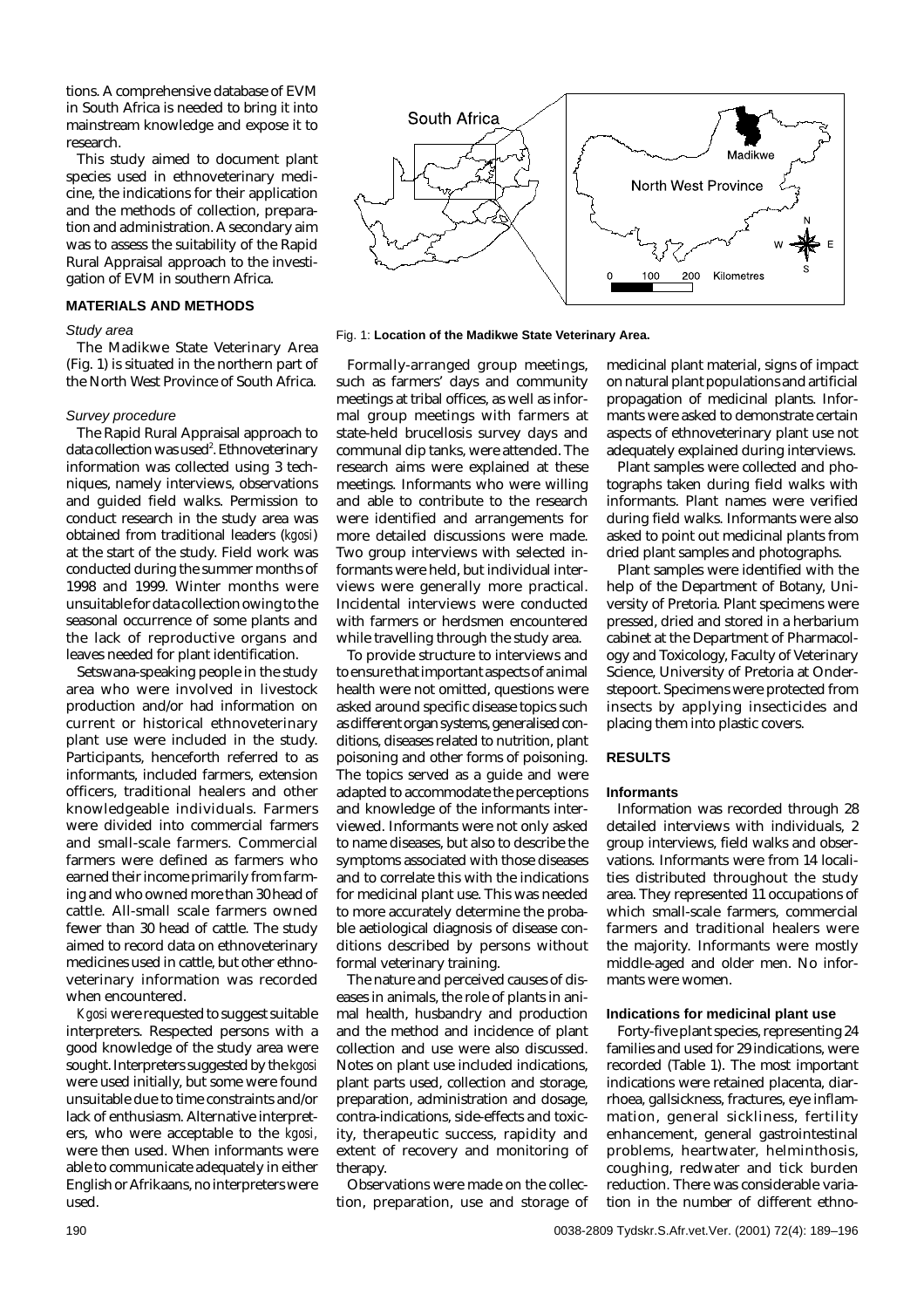Table 1: **Plant species used in ethnoveterinary medicines, their Setswana names, indications and plant parts used.**

| <b>Species</b>                                  | Setswana name(s)       | <b>Indications</b>                                                                                                                | <b>Plant parts</b>             |
|-------------------------------------------------|------------------------|-----------------------------------------------------------------------------------------------------------------------------------|--------------------------------|
| Acacia karroo                                   | mooka                  | fractures<br>diarrhoea                                                                                                            | bark                           |
| Acacia tortilis                                 | mosu                   | diarrhoea                                                                                                                         | branch tips                    |
| Aloe greatheadii var. davyana<br>and A. zebrina | kgophane               | burns<br>general ailments<br>blood cleansing<br>internal parasites<br>eye infections                                              | leaves<br>roots<br>whole plant |
| Aloe marlothii subsp. marlothii                 | mokgopa                | gallsickness<br>internal parasites<br>external parasites<br>diarrhoea<br>constipation<br>retained placenta<br>dystocia<br>maggots | leaves                         |
| Asparagus laricinus and A. suaveolens           | lesitwane              | sores<br>redwater<br>uterine infection<br>general ailments                                                                        | tubers                         |
|                                                 |                        | umbilical cord inflammation                                                                                                       |                                |
| Boophane disticha                               | matubadifala           | abortion                                                                                                                          | bulb scales                    |
| Cassine transvaalensis                          | mojelemane             | diarrhoea                                                                                                                         | bark                           |
| Croton gratissimus var. gratissimus             | moologa                | pneumonia<br>tonic<br>fertility enhancement                                                                                       | leaves<br>roots                |
| Dicerocaryum eriocarpum and                     | makanangwane           | retained placenta                                                                                                                 | roots                          |
| D. senecioides                                  | makangwane             | dystocia<br>general ailments to ensure strong calves                                                                              | whole plant                    |
| Ehretia rigida                                  | morobe                 | fractures                                                                                                                         | roots                          |
| Elephantorrhiza elephantina                     | mosetlhane             | Diarrhoea<br>heartwater<br>coughing<br>pneumonia                                                                                  | root-stock                     |
| Englerophytum maglismontanum                    | motlatswa              | fertility enhancement                                                                                                             | roots                          |
| Grewia flava                                    | moretlwa               | fertility enhancement                                                                                                             | roots                          |
| Harpagophytum procumbens                        | lematla<br>sengaparile | retained placenta                                                                                                                 | fruit                          |
| Hypoxis hemerocallidea and H.rigidula           | tsuku-ya-poo           | fertility enhancement<br>general ailments<br>heartwater<br>abortion                                                               | corms                          |
| Nicotiana tabacum                               | motsoko                | eye infections                                                                                                                    | leaves                         |
| Ozoroa paniculosa var. paniculosa               | monokane               | diarrhoea<br>redwater<br>sweating sickness                                                                                        | bark<br>rootbark               |
| Peltophorum africanum                           | mosetla                | tonic<br>diarrhoea                                                                                                                | bark<br>rootbark               |
| Phyllanthus burchellii and P. parvulus          | lentsane               | eye infections                                                                                                                    | aerial parts                   |
| Plumbago zeylanica                              | masegomabe             | pneumonia                                                                                                                         | roots                          |
| Pouzolzia mixta                                 | mongololo              | retained placenta<br>bloat<br>vaginal discharge                                                                                   | roots<br>leaves                |
| Rhoicissus tridentata subsp. cuneifolia         | ntagaraga              | heartwater<br>redwater<br>internal parasites<br>general ailments<br>abortion                                                      | tubers                         |
| Rhus lancea                                     | moshabele              | diarrhoea<br>gallsickness                                                                                                         | roots<br>bark                  |
| Ricinus communis                                | mokhura                | constipation<br>internal parasites                                                                                                | seeds                          |
| Schkuhria pinnata                               | santhloko<br>lefero    | eye infections<br>pneumonia<br>diarrhoea<br>heartwater                                                                            | aerial parts                   |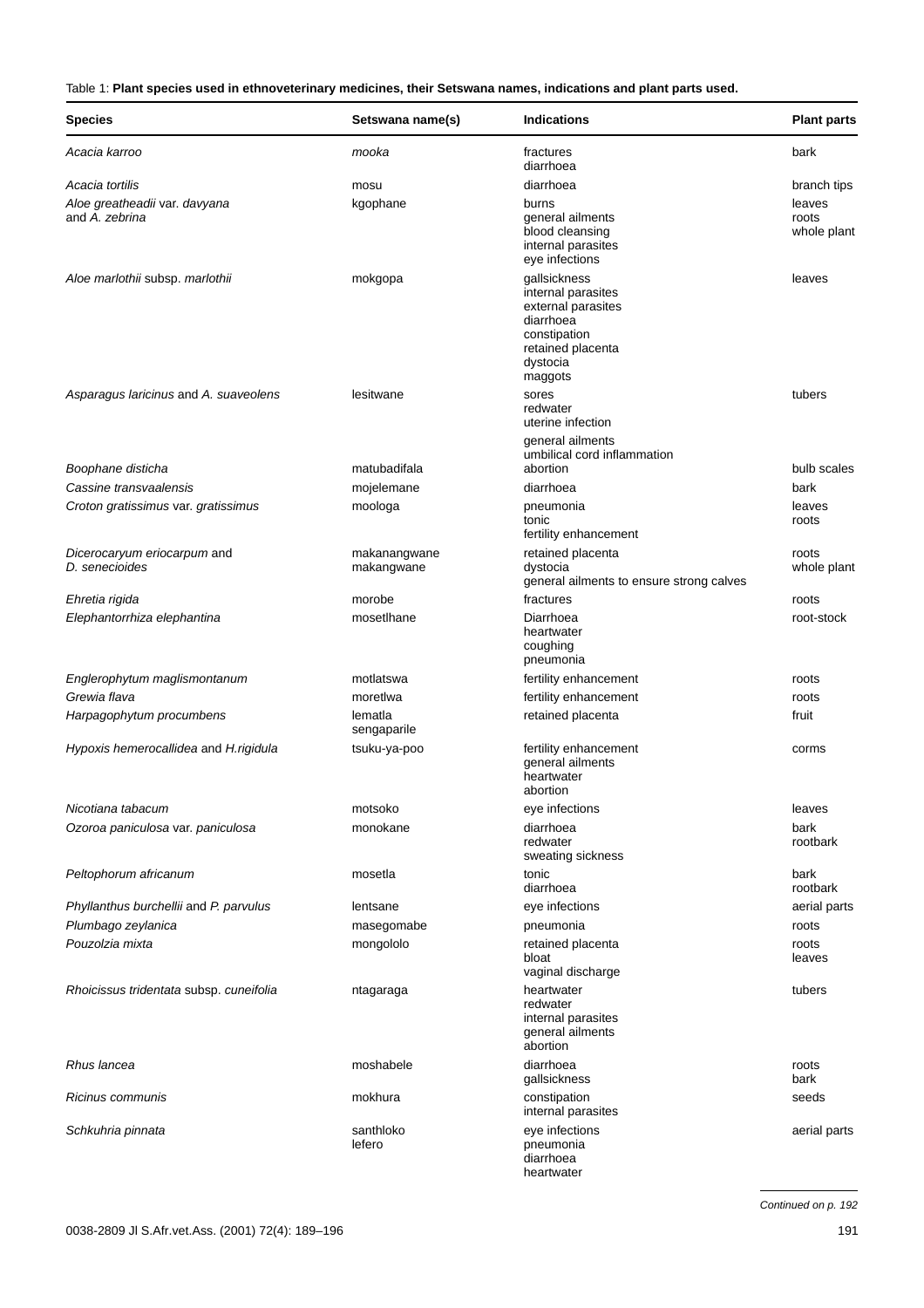**Table 1** (continued)

| <b>Species</b>                     | Setswana name(s) | <b>Indications</b>                                                                                                                                               | Plant                       |
|------------------------------------|------------------|------------------------------------------------------------------------------------------------------------------------------------------------------------------|-----------------------------|
| Sclerocarya birrea                 | morula           | diarrhoea<br>fractures                                                                                                                                           | bark                        |
| Seddera sufruticosa                | thobega          | fractures                                                                                                                                                        | roots                       |
| Senna italica subsp. arachoides    | sebete           | gallsickness<br>general intestinal diseases<br>heartwater<br>anthrax<br>pneumonia                                                                                | roots                       |
| Solanum incanum                    | tolwana          | sores                                                                                                                                                            | roots                       |
| Solanum panduriforme               | mohato           | diarrhoea                                                                                                                                                        | fruit sap                   |
| Spirostachys africana              | morekhure        | sweating sickness                                                                                                                                                | wood                        |
| Terminalia sericea                 | mogonono         | diarrhoea                                                                                                                                                        | roots                       |
| Tribulus terrestris                | tshetlo          | retained placenta<br>bloat                                                                                                                                       | whole plant<br>aerial parts |
| Triumfetta sonderi                 | mokuku           | retained placenta                                                                                                                                                | rootbark                    |
| Urginea sanguinea                  | sekaname         | general ailments<br>general intestinal diseases<br>internal parasites<br>blood cleansing<br>gallsickness<br>heartwater<br>redwater<br>sores<br>retained placenta | bulbs                       |
| Vitex zeyheri                      | mokwele          | eye infections                                                                                                                                                   | leaves                      |
| Withania somnifera                 | mokukwane        | diarrhoea                                                                                                                                                        | roots                       |
| Ximenia americana var. microphylla | seretologa       | internal parasites                                                                                                                                               | roots                       |
| Ziziphus mucronata                 | mokgalo          | fertility enhancement<br>sores<br>burns                                                                                                                          | roots<br>leaves             |
| Ziziphus zeyheriana                | sekgalo-fatshe   | diarrhoea<br>internal parasites<br>general ailments                                                                                                              | root-stock                  |

veterinary medicines reported per indication and in the report rates of different indications. Indications that were related to problems with easily distinguishable features, such as retained placenta and fractures, tended to have less variation in the type of ethnoveterinary medicines used for their treatment. Indications such as helminthosis and general ailments, which were more difficult to diagnose owing to variation and subtlety of symptoms, and variations of what informants considered typical symptoms, tended to have more variable treatments. The accuracy of diagnoses made by informants was not verified.

#### **Perceived causes of disease**

Natural phenomena were universally accepted as causes of some or all diseases in animals, even when informants could not explanation disease mechanisms. Diseases with typical seasonal patterns were often related to factors in the environment with similar seasonal patterns. For example, fresh green grass was perceived by some to be the cause of gallsickness (*gala*) and diarrhoea because their incidence tended to be higher during the growing season of grass. High milk production in cows was also associated with freely available green grass and excessive ingestion of milk was seen as the cause of diarrhoea in calves. Treatment therefore involved limiting milk intake by affected calves. Informants usually did not attribute diseases to microorganisms. A notable exception was the use of sap from unripe *Solanum panduriforme* reported by 1 informant to kill the unseen microorganisms that cause diarrhoea. Ticks were perceived to be the direct cause of diseases such as heartwater, sweating sickness and gallsickness. No informants attributed these diseases to microorganisms or toxins transmitted by the ticks. Large calves, small birth canals or abnormal presentation of calves were recognised as causes of dystocia. Informants readily diagnosed tissue damage due to external parasites, trauma and burns. External parasites were perceived to be an important cause of teat damage, but internal parasites (*dinogana*) were regarded as an unimportant cause of animal health problems. *Dichapetalum cymosum* (*mogau*) was considered to be the most important cause of poisoning deaths

in cattle. A pupa, found within a 'shell' made from small twigs held together with silk, was also widely perceived to be the cause of acute deaths in cattle. Toxic plants, including *Urginea sanguinea, Lantana camara, Solanum kwebense, Sarcostemma viminala, Kalanchoe* spp., *Cotyledon* spp. and *Acacia nilotica,* occur in the area and were pointed out to informants during field walks. Although the plants were familiar to most informants, they were not perceived to be the cause of poisoning in animals.

Two informants classified diseases into 2 categories: diseases that are part of the natural phenomena of the animal's life; and diseases that are caused by the actions of evil people (*boloi*). They stated that diseases caused by *boloi* were uncommon.

#### **The perceived mechanism of action of traditional medicines**

Most informants attributed the action of medicines to a physical mechanism that they could not explain owing to lack of knowledge. They expected a dose-related response to medicine use. Most farmers perceived the fundamental mechanisms of action of traditional herbal medicines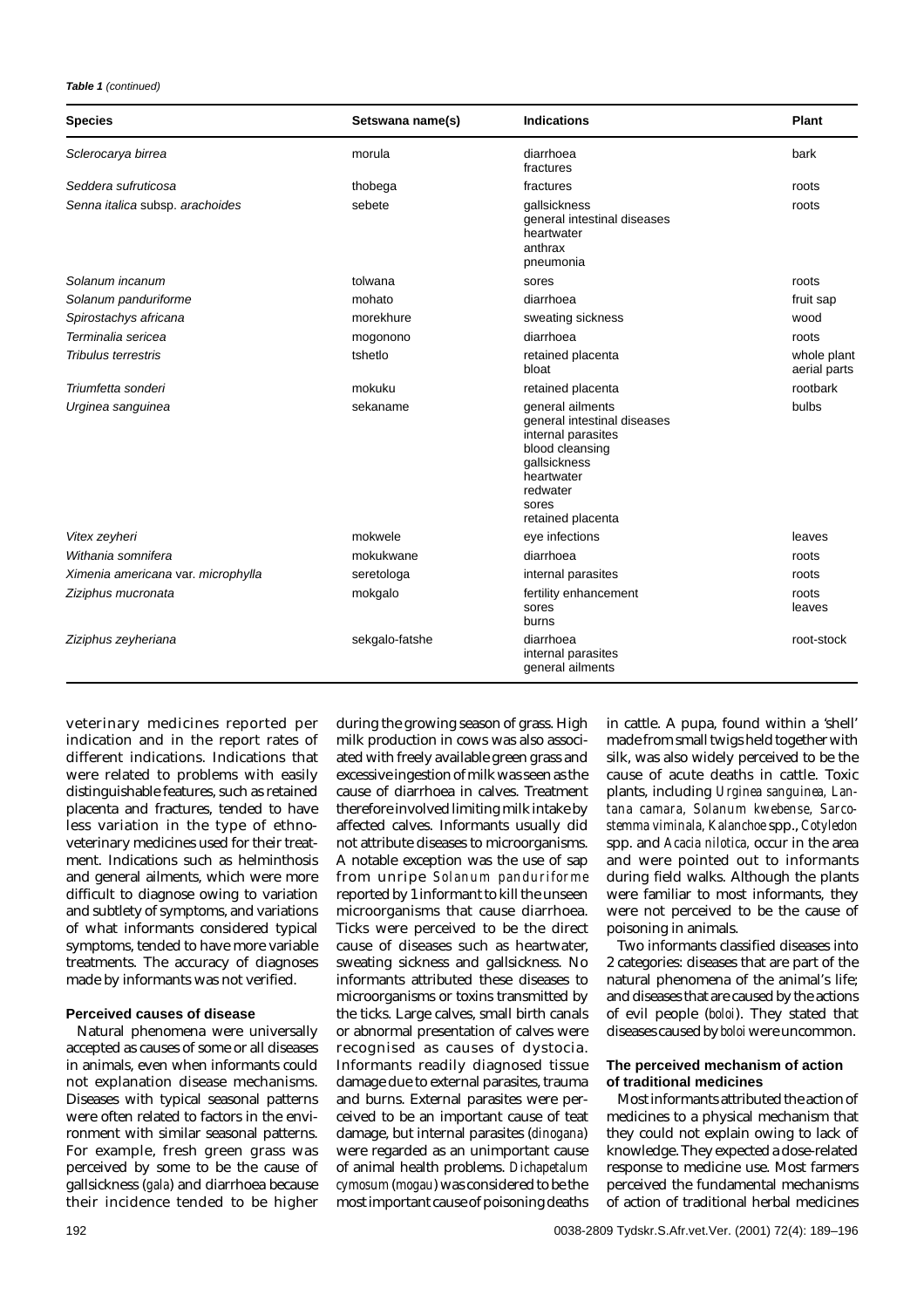and orthodox stock remedies to be similar. They used both types of medicine allopathically and interchangeably depending on previous experience, cost and availability. A minority of informants perceived the replenishment of *maatla* (power) in the diseased animal through the use of medicines as the mechanism of action.

# **Plant collection**

Medicinal plant material was usually obtained near towns or close to cattle grazing areas. Some informants had plants such as *Aloe marlothii, Asparagus laricinus, Ziziphus mucronata, Peltophorum africanum* and others growing at their homes. These plants were usually not cultivated, but were not removed if they grew around homes naturally. Aloe species were sometimes planted close to dwellings to ensure a convenient supply of leaves for medicinal use. Common medicinal plants, such as *Senna italica,* which is a pioneer on disturbed soil in and around towns, was not given special protection. The ability or inability of plants to adapt to garden environments also determined whether or not they were cultivated. Species such as *Pouzolzia mixta,* occurred only along rocky ridges. Although there was a demand for the plant in towns, people were unable to cultivate it outside its natural habitat. Plants that were used infrequently and for which the need was unpredictable were not deemed to be worth the effort involved in cultivation. Most of the plant species used to treat cattle were collected only when the need arose.

Most informants stated that the medicinal properties of plants growing at their homes and plants that grew further away were the same. They did not consider nursery-grown plants to be inferior and stated that they would welcome nurserygrown plants as an easily-accessible source of herbal medicines. All traditional healers, however, stated that wild plants were better sources of traditional medicines than cultivated plants. They were of the opinion that cultivated medicinal plants could be ineffective or harmful to patients. All informants gathered plants themselves. Farmers usually gathered plants only for their own use. Except for traditional healers, no informants gathered medicinal plants for commercial purposes. One traditional healer sold plants to colleagues. Lay persons normally gathered specific plant species based only on the medicinal indications associated with a particular plant species. Traditional healers sometimes applied additional criteria. The ancestors (*badimo*) would show plants to healers in their dreams.

The *badimo* could show a healer a specific individual plant, a specific area, or just the species to use. Traditional healers preferred to gather plants in areas where there was little human activity. The presence of many people would reduce the power (*maatla*) of plants. People caused plants to be stepped on (*u a gata*) in a metaphysical sense, thereby reducing the plants' *maatla.*

## **Medicine storage**

Medicinal plants were usually not stored, but were collected and used fresh when needed. Most informants stated that medicinal plants could be stored indefinitely as long as they were stored correctly. Only 1 informant, a traditional healer, maintained that plants would lose their medicinal potency even if stored correctly, but that correct storage would increase the length of time that it remained effective. Medicinal plants were preferably stored in a dried form. Plant material was dried by spreading it out on an outside flat surface in dry weather, or was hung from hooks mounted on walls indoors. Large pieces of plant material were sometimes cut into smaller pieces before drying. Dried materials were ground to a powder or tied into bundles. Medicinal plant material was usually kept dry, in a cool place and out of direct sunlight and wind. This was achieved by storing plants in cool parts of a house in plastic or paper bags, newspaper and glass, metal or plastic jars.

#### **Medicine preparation and dosage forms**

The majority of ethnoveterinary medicines (64 %) used single ingredients, alone or with a vehicle for administration. Informants who used mixtures of active components stated that it made their medicines more potent. Non-plant material and material not directly derived from plants, used in mixtures, included salt, sodium permanganate, donkey faeces and orthodox medicines. Plant parts that were most commonly used in medicines, such as aloe leaves, roots, rhizomes, tubers, bulbs and bark were available throughout the year. Water extraction was the most commonly-used preparation method. Infusions and decoctions comprised 82 % of the total number of medicines. In 13 % of medicines, either an infusion or a decoction could be used depending on the circumstances. Decoctions were prepared by boiling plant material in water for a few minutes. Infusions usually required plant material to be soaked for a few hours or overnight. Infusions were preferred when it was inconvenient or impossible to boil water and rapid preparation of a medicine was unnecessary. Fresh plant material was preferred. When fresh plant material was not available, dried material was used according to the same preparation methods as those used for fresh material.

Liquid dosage forms intended for oral dosing were used in 83 % of medicines. Medicines were dosed by mouth using a glass cool-drink or beer bottle of 750-m/or  $1-t$  capacity. One informant dosed liquids through the nose, also using a bottle, claiming that dosing through the nose was easier. Ground plant material was sometimes mixed with coarse salt (and sometimes molasses) to form licks. All parenteral dosage forms were applied topically. Liquids were applied as lotions or eye drops. Powders were used in eye treatments by sprinkling directly into the eyes. Other parenteral dosage forms included ointments and unaltered plant material.

# **DISCUSSION**

#### **Ethnoveterinary medicine (EVM)**

There are important similarities between the results of studies conducted in northern KwaZulu-Natal<sup>10</sup> and central Eastern Cape Province<sup>35</sup>and the current study. These similarities reflect factors that are likely to be constant in areas of South Africa where developing black farmers are prominent, such as most former homeland areas. Ethnoveterinary medicine was an important part of the health care of animals in all studies. Reasons for EVM use included the high cost of orthodox medicines and the convenient availability of ethnoveterinary medicines. The use of chemicals, orthodox medicines and plants that only became available in the modern era indicates the dynamic nature of EVM. The way that people understand diseases is related to the way that these diseases are treated and the changes in the methods of treatment over time therefore suggest that disease perceptions are also dynamic. This is not surprising in the light of the cultural changes that are taking place in Africa<sup>40</sup>. The indications for ethnoveterinary medicines in cattle are similar in different areas. The plant species used are, however, usually different. This indicates that locally available plant populations are a major determinant of the plant species used in ethnoveterinary medicines. Liquid dosage forms consisting of infusions and decoctions used as drenches, licks and topical dosage forms such as powders, lotions and drops are common in all areas that have been studied. These dosage forms are easy to prepare without specialised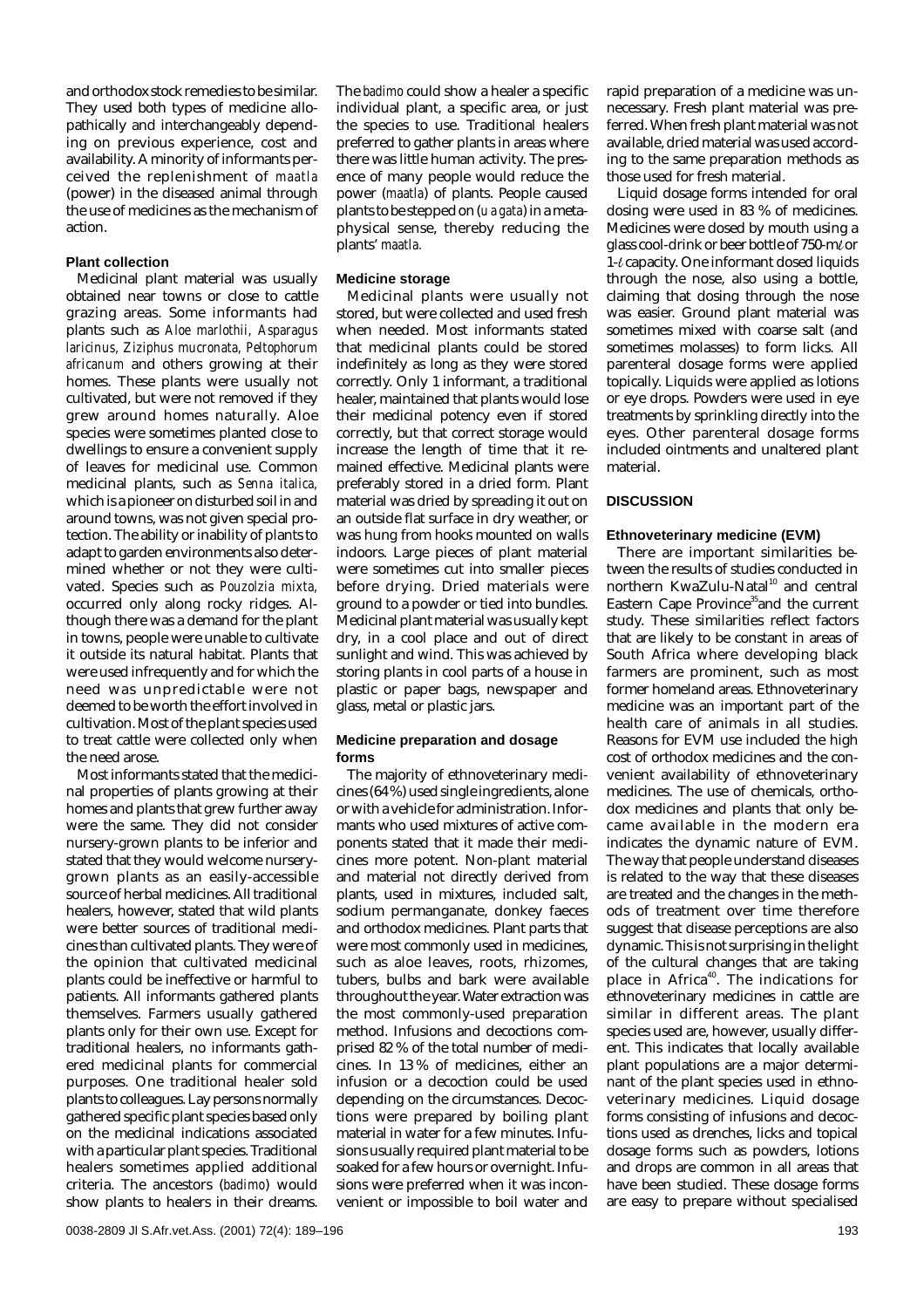equipment and reflect the low level of technological sophistication in EVM. The apparent lack of transfer of ethnoveterinary knowledge from older to younger generations was a cause of concern in all studies<sup>10,35</sup>. It was indicated in the present study by the predominance of middle-aged and older men among informants and the concern expressed by some older informants that young people were not interested in EVM.

Metaphysical properties in ethnoveterinary medicines were relatively unimportant in the Madikwe area compared to northern KwaZulu-Natal. The use of charms or the symbolic use of medicines was almost absent in the EVM practised by farmers in the Madikwe area. The use of charms by previous generations was, however, mentioned occasionally. This almost total adoption of an allopathic system of ethnoveterinary medicine by modern farmers in the Madikwe area is in accordance with the findings of Coertze $^7$ . He found that contact with and pressure from white settlers led to a gradual transformation of the Tswana cultural pattern through adoption of western customs $^7$ .

No use of ethnoveterinary medicine by women was recorded. This marked gender bias reflects the limited involvement of women in cattle production and herd health in Madikwe.

# **The rational basis of ethnoveterinary plant use**

Plants containing high levels of tannins, including *Acacia tortilis, Sclerocarya birrea, Senna italica, Rhus lancea, Peltophorum africanum, Elephantorrhiza elephantine, Ziziphus zeyheriana* and*Ziziphus mucronata* were commonly used as ethnoveterinary medicinal plants $21,44,45$ . They were used for diarrhoea, burns and blood cleansing. Tannins are naturally-occurring phenolic compounds of plant origin, which can form cross-linkages between macromolecules such as proteins $18,29$ . The pharmacological effects of tannins, which include astringent, antibacterial, antifungal, mucoprotectant and antioxidant effects and enzymatic inhibition<sup>4</sup>, support the use of these plants to treat diarrhoea and burns.

*Aloe marlothii* was a very important ethnoveterinary medicinal plant in the study area. Aloes of various species were extensively used as panaceas since ancient times in many parts of the world. Aloe still forms the base of a large commercial industry in health-care products<sup>44</sup>. The genus has been extensively studied and is known to contain a number of biologically-active substances. Anthraquinone derivatives, emodin and resins, isolated from *A. ferox, A. perryi* and *A. vera,* are purgatives<sup>21</sup>. The purgative effect of anthraquinone derivatives is due to the formation of emodin anthrone under the influence of enteric bacterial enzymes. Emodin anthrone increases peristalsis and limits the absorption of water and electrolytes in the gut<sup>4</sup>. Aloe extracts inhibit histamine release from rat mast cells, which offers an explanation for the activity of aloe extracts in inflammatory conditions21. The leaves of *Aloe greatheadii* and *Aloe zebrina* were used to treat burns in animals in the study area. They contain copious amounts of slimy sap, which may have a soothing and cooling effect on inflamed skin lesions. Application of the leaves to skin lesions may also prevent desiccation and provide a physical barrier to wound contamination. The emollient effects of the leaf sap are also used in humans for skin irritations, abrasions and burns39,44.*A. zebrina* proved ineffective in a test for antibacterial activity<sup>45</sup>. The rationale for its use is therefore unlikely to be prevention or treatment of bacterial infection in skin lesions, but rather the hydrating, insulating and protective effects of glycoproteins contained in aloe leaves<sup>44</sup>.

The use of *Senna italica* to treat constipation may be explained by the purgative effects of oxymethylanthraquinone, which have been isolated from other Senna species<sup>4,45</sup>. The laxative effects of *Ricinus communis* are due to ricinoleic acid, which is released in the small intestine through hydrolisation of castor oil. It stimulates intestinal secretion, promotes motility and decreases glucose absorption31. Unprocessed seeds contain the toxalbumin ricin, which can cause severe purgation and is highly toxic<sup>24</sup>.

The use of plants to treat retained placenta in cows was recorded throughout the study area and showed a high degree of uniformity between informants, as indicated by an unusually high number of informants using a limited number of remedies. The sap of most plant species used in remedies for retained placenta can be described as slimy or soapy. Plants used to treat retained placenta with a soapy sap are *Dicerocaryum eriocarpum, Dicerocaryum senecioides, Pouzolzia mixta* and *Tribulus terrestris,* while *Aloe marlothii* leaf-sap is slimy. Use of these plants may have its origin in the belief that plant characteristics can be transferred to patients<sup>42</sup>. Previous reports also indicate the use of *D. eriocarpum* for retained placenta in cows and in women $33,45$  and as an aid to parturition in cows<sup>45</sup>. The Vhavenda use it as a soap substitute<sup>33</sup>. Informants expressed a high degree of confidence in the effectiveness of their remedies for retained placenta. They

reported wide variation in the times taken from treatment to the release of the placental membranes – from a few minutes to several days. In normal cows, the placental membranes are usually released between 2–6 hours *post partum*<sup>11</sup>. The usual incidence of retained placenta in bovine herds is *c.* 11 %, if retained placenta is defined as the retention of foetal membranes for longer than 12 hours *post partum.* In cases of retained placenta the foetal membranes are released from 2–10 days *post partum* in most untreated cases<sup>11</sup>. The normal variation of time to release the placental membranes of cows in an untreated population is similar to the variation in time to placental membrane release reported by informants using traditional remedies. It is therefore possible that the confidence of informants regarding the effectiveness of their remedies is not due to the pharmacological effects of their medicines. This is not to say, however, that these plants are devoid of biological activity. Saponincontaining plants are widely used medicinally and have several known biological effects. These include antibacterial, antifungal, antiviral, anti-inflammatory, anti-oedema, analgesic, antitussive and expectorant effects<sup>4</sup>. Not all saponins demonstrate all the listed effects, and specific saponins have their own specific range of effects<sup>4</sup>. Studies to evaluate the biological activities of saponins contained in plants used for retained plancenta in cows are needed.

Two species used to treat redwater, *Rhoicissus tridentata* and *Urginea sanguinea,* have reddish-coloured underground parts. This is possibly an example of the 'doctrine of signatures'28, where the reddish colour of the urine is linked to the red colour of the plants.

*Withania somnifera,* used in the study area to treat calf diarrhoea, is chemically complex. It contains more than 80 compounds and has been the subject of numerous studies. Its biological effects include antibiotic, cytotoxic and antiinflammatory activities<sup>4,44</sup>. These effects could be used to rationalise its use in some types of diarrhoea.

Splints made from sheets of bark, cut from *Sclerocarya birrea* and *Acacia karroo* were used to treat longbone fractures due to the bark's tough, fibrous structure. *A. karroo* bark is applied in many situations where a tough material is needed, such as the making of roof frames, ropes and baskets $12,45$ . This is an example of a physical rather than a pharmacological effect.

A number of plants that were used medicinally in the study area have potentially dangerous toxic effects. They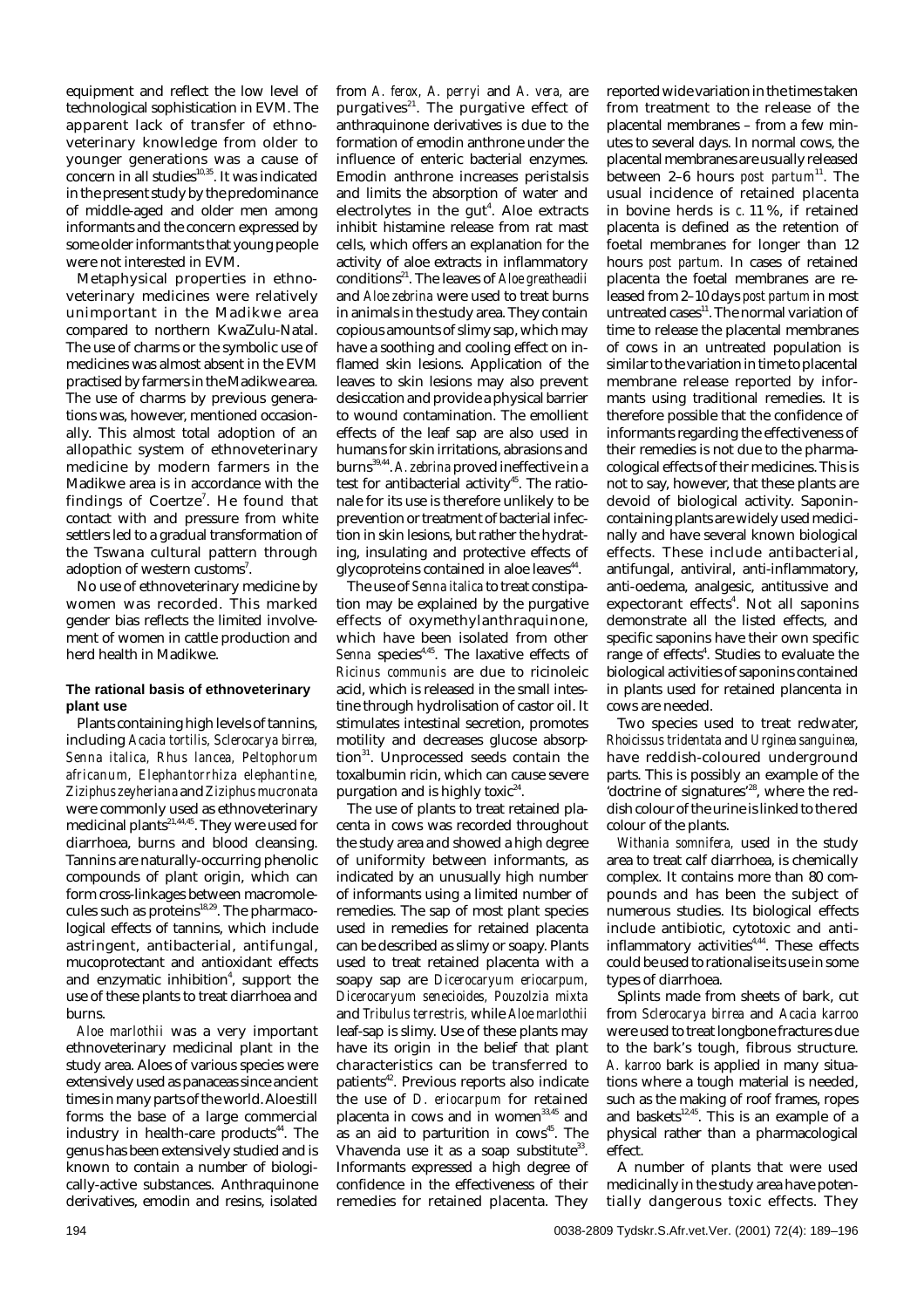include *Boophane disticha*14,17,44, *Croton gratissimus*3,19,26,45, *Phyllanthus* spp.45, *Ricinus communis* 24, *Spirostachys africana*12,16,38,45, *Solanum incanum* and *Solanum panduriforme*43, *Urginea sanguinea*21,24,45 and *Withania somnifera*1,45. Side-effects or toxicity associated with the medicinal use of these plants in the study area were rarely reported. This is likely to be due to the relatively small amounts used in medicines.

# **Rapid Rural Appraisal (RRA)**

Rapid Rural Appraisal (RRA) is a data collection approach, used in rural areas, that is aimed at achieving understanding of a rural situation relatively quickly and  $cost\text{-}effectively<sup>2,6</sup>$ . It is often superior to traditional methods of investigation in rural communities $^{\rm 6}$ . The main strength of RRA is based on its adaptability. Traditional methods usually rely on questionnaires that are prepared in advance. A deficiency of traditional methods is that all relevant information cannot be known in advance. Fixed questions may be inappropriate to the situation under investigation and important facets of the local situation may be ignored. In the RRA approach, semi-structured interviews are preferred, with guidelines to open-ended discussions, rather than fixed questions. As information about the local situation is uncovered, approaches and lines of inquiry are adapted to take advantage of newly gained insights into the local situation<sup>2</sup>. RRA has been used successfully in the fields of agro-ecosystem analysis, farming systems research and applied anthropology<sup>6</sup>.

Three techniques, namely interviews, observations and guided field walks were used in this study. Combinations of techniques increase the accuracy and detail of information obtained<sup>37</sup>. Group interviews generally have a higher rate of information generation. The accuracy of information can be better, because information is discussed and debated among group members. The disadvantages are that the more vocal people could dominate the discussion and some knowledgeable people may not participate fully. Highly esteemed members of the group may have erroneous opinions that go unchallenged and uncorrected in a group discussion<sup>37</sup>. Additional individual interviews with particularly knowledgeable participants of group interviews minimised the disadvantages of group interviews in this study.

Guided field walks were exceptionally valuable. Informants often learned about ethnoveterinary plant use from their teachers through guided field walks. They were therefore familiar with the concept and tended to share information more readily while walking through the *veld.* Seeing medicinal plants often resulted in informants remembering things about the plants that were omitted during interviews.

The establishment of a trust-relationship between the researcher and informants was a prerequisite for the successful completion of interviews. Trust often took time and repeated visits to achieve. The concerns of most informants could be addressed adequately through discussions of the aims of the project. Professional traditional healers were generally less cooperative than lay persons.

RRA proved to be a successful approach to EVM research in the Madikwe area. It yielded information relatively quickly and cheaply. RRA is adequate for providing qualitative information on the extent and variation of ethnoveterinary knowledge. The qualitative nature of results is, however, an important drawback when statistical data analysis is attempted.

## **CONCLUSION AND RECOMMENDA-TIONS**

The Setswana-speaking communities of the Madikwe area have a rich heritage of ethnoveterinary knowledge. It includes all aspects of medicinal plant usage. EVM is important in animal health care in the area. The use of certain medicinal plants can be shown to be rational in terms of the known biological effects of the plants involved.

No written records of ethnoveterinary records were encountered. Most young people seek employment opportunities in urban areas, where ethnoveterinary knowledge is of little practical value. The chain of transfer of ethnoveterinary knowledge from generation to generation may therefore be broken due to the modern circumstances of young people. It underscores the importance of recording ethnoveterinary knowledge while it is still freely available.

Research goals that should be adopted to ensure the long-term benefits for people from ethnobotany and traditional medicine in southern Africa include the following: Comparative studies should be carried out in other regions of South Africa to provide a comprehensive database on ethnoveterinary medicinal plants and ethnoveterinary practices. The pharmacological actions of ethnoveterinary medicines should be studied. The feasibility of promoting safe and effective herbal medicines should be investigated. Aspects that should be addressed include quality control, sustainability, cultivation, local self-sufficiency, sustainability and distribution. Viable alternatives to orthodox medicines that will reduce total

expenditure on animal health should be promoted. Where applicable, intellectual property rights must be respected by researchers and developers.

#### **ACKNOWLEDGEMENTS**

The residents of the Madikwe State Veterinary Area are thanked for their friendly and patient involvement in the project. Funding received from the National Research Foundation is gratefully acknowledged. I thank Dr Koos Olivier for his invaluable assistance during initial meetings with community leaders, and both him and his wife for their generous hospitality during my visits to the study area; the management of Madikwe Game Reserve, in particular Dr Markus Hofmeyer, for facilitating research in and around the reserve; and Dr M J Manenzhe, state veterinarian at Madikwe, and his staff, Mr Kgatlhane and Ms Kaotsane, for their assistance. Prof. H Els and Prof. G E van Wyk are thanked for advice during the planning stages of the project. The Department of Botany, University of Pretoria, provided assistance with the identification of collected plant specimens.

# **REFERENCES**

- 1. Arseculeratne S N, Gunatilaka A A L, Pannabokke R G 1985 Studies on medicinal plants of Sri Lanka. Part 14: toxicity of some traditional medicinal herbs. *Journal of Ethnopharmacology* 13: 323–335
- 2. Beebe J 1995 Basic concepts and techniques of rapid appraisal. *Human Organization* 54: 42–51
- 3. Bryant A T 1966 *Zulu medicine and medicine-men.* C. Struik, Cape Town
- 4. Bruneton J 1999 *Pharmacognosy phytochemistry medicinal plants* (2nd edn). Lavoisier, Paris
- 5. Capasso F 1985 Medicinal plants: an approach to the study of naturally occurring drugs. *Journal of Ethnopharmacology* 13: 111–114
- 6. Chambers R 1992 Rural appraisal: rapid, relaxed and participatory. Discussion Paper 311. Institute of Development Studies, University of Sussex, Brighton
- 7. Coertze P J 1968 Akkulturasie. In Cronje G (ed.): *Kultuurbeïnvloeding tussen Blankes en Bantoe in Suid-Afrika.* Van Schaik, Pretoria
- 8. Cox P A 1994 The ethnobotanical approach to drug discovery: strengths and limitations. In Chadwick D J, Marsh J (eds) *Ethnobotany and the search for new drugs.* Wiley, Chichester (Ciba Foundation Symposium 185): 25–41
- 9. Cunningham A B 1989 Indigenous plant use: balancing human needs and resources. In Huntley B J (ed.) *Biotic diversity in southern Africa: concepts and conservation.* Oxford University Press, Cape Town: 93–106
- 10. Cunningham A B, Zondi A S 1991 Cattle owners and traditional medicines used for livestock. Investigational Report No. 69. Institute of Natural Resources, University of Natal, Pietermaritzburg
- 11. Eiler H, Hopkins F M 1993 Successful treatment of retained placenta with umbilical